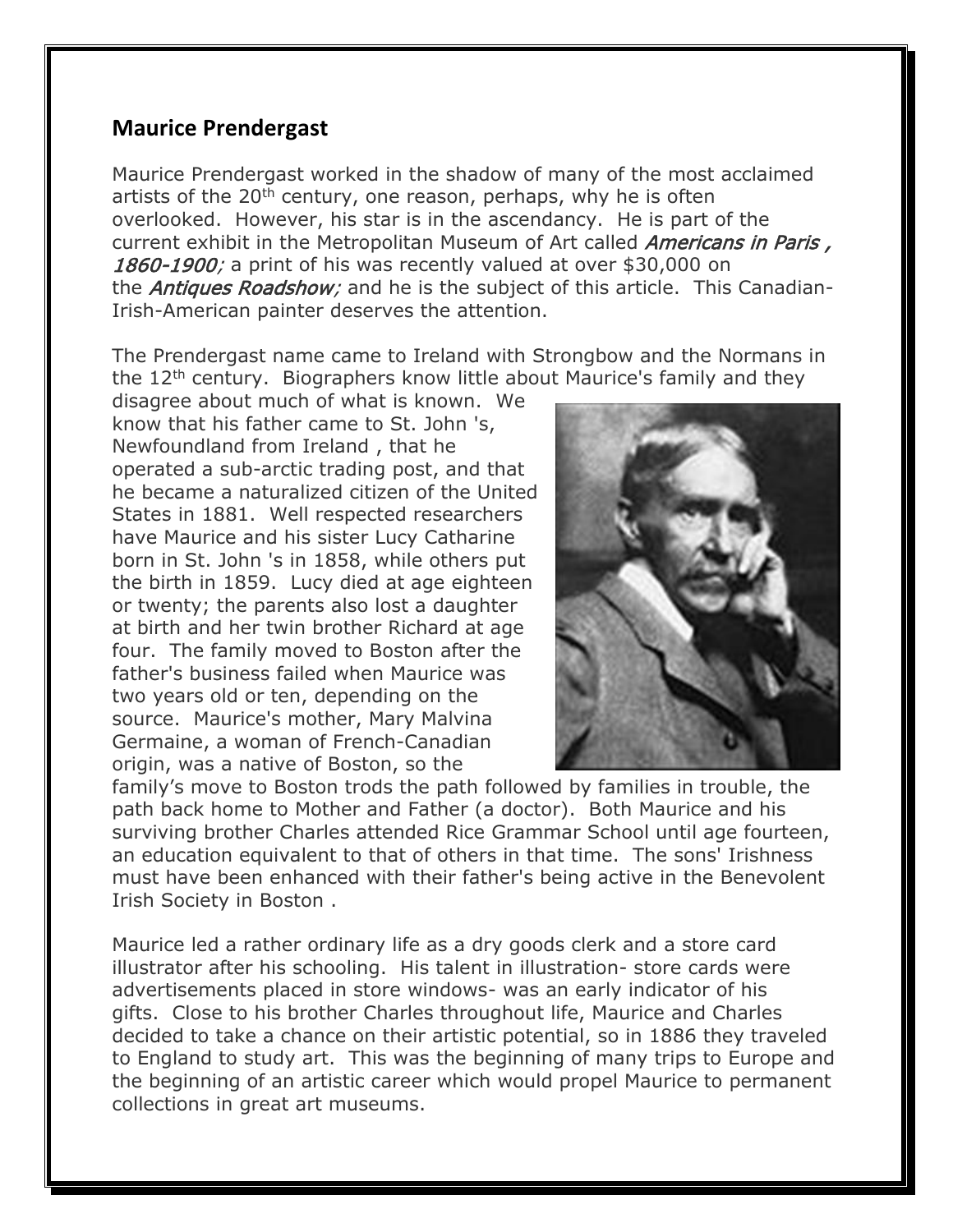Maurice spent the years 1891 to 1894 in a Paris that was suffused with French Impressionism. No wonder, then, that he is often called an American Impressionist because his earliest watercolors were impressionistic interpretations of scenes painted on the coast of Normandy , at Dinard, St. Malo, Dieppe , and Tréport, and his influences were great Impressionists like Manet. Upon Maurice=s return to Boston in 1894, the scenes he chose to paint were, like his French paintings, scenes on the sea shore at places like Marblehead , Nahaut, Beachmont and Revere Beach . He also sketched and painted Boston scenes, such as the Public Garden and Castle Island . Boston identifies Maurice Prendergast as a proud son of Boston ; he is well represented in its Museum of Fine Arts and also in Williams College 's Museum. At this time, Charles's hand carved picture framing business was getting noticed for its quality product. Maurice also carved some frames and signed them on the back creating significant auction value in the future for his frame work. He also earned some money illustrating books. One of his most notable commissions was to create 137 line drawings for James M. Barrie's book My Lady Nicotine: A Study in Smoke. In this book, Prendergast shows his command of the Art Nouveau style that came into vogue in architecture and design during his lifetime. Louis Comfort Tiffany's work in glass is the epitome of the Art Nouveau style. Maurice's drawings for Barrie 's book are very like the drawings of the notorious Art Nouveau stylist, Aubrey Beardsley. In one of life's coincidences, Lewis Sullivan, born in Boston of an Irish father and enrolled in the Rice Grammar School at the same time as Prendergast, is noted as an exemplar of Art Nouveau in architecture.

After an exhibition at the Eastman Chase Gallery in Boston in 1897, Maurice began to be noticed. Mr. and Mrs. Montgomery Sears, friends of Mary Cassatt, sponsored a trip to Italy for Prendergast. Venice, especially, became a rich source of subjects for him with its canals, bridges and spectacular architecture. The painting *St. Mark's, Venice* 1898 accompanying this article clearly illustrates Prendergast's skill in capturing architectural details in watercolor and pencil. The three flags is a motif he often used in his Venice paintings. His Italian tour also brought him to Rome, Florence, Assisi, Siena, Padua, Orvieto, Naples, and Capri, but it was Venice which took his heart. William H. Downes in 1896 said about his work at this point, "...he carries a whole Fourth of July in his colorbox." Returning to Boston in late 1899, the world was on the threshold of a new century and Prendergast's work was now valued in exhibition spaces.

William Macbeth in New York wanted Prendergast watercolors for his Macbeth Gallery. Prendergast's highly successful one man show at the Gallery of William Macbeth in 1900 led Prendergast to spend a good portion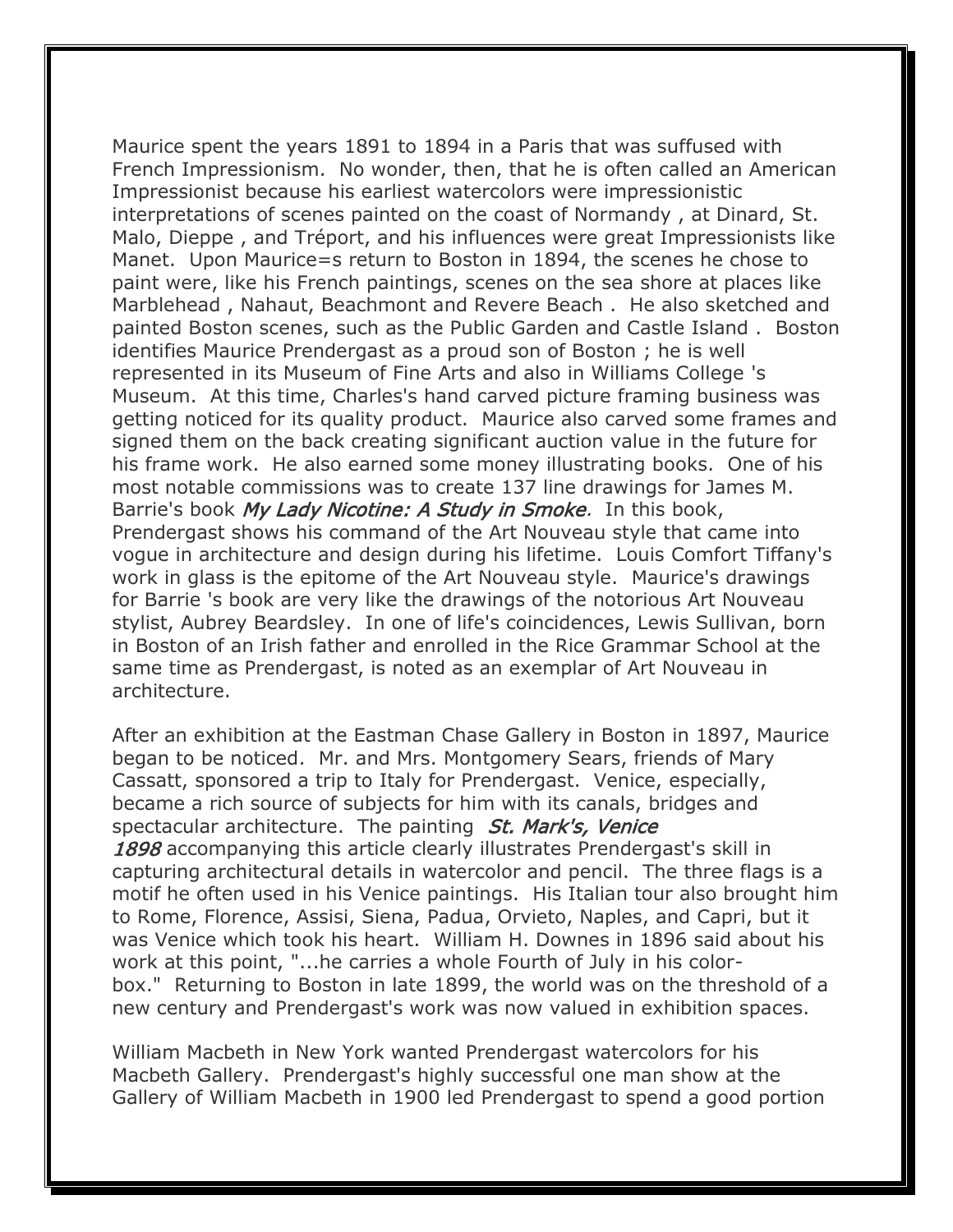of his year as a commuter to New York until he finally settled in New York in 1914. We represent his New York paintings in this article with *The Mall*, Central Park 1901. As observed by Nancy Mowll Mathews, Prendergast Curator at the Williams College Museum of Art, this painting shows once more Prendergast's interest in architecture in his treatment of the Beaux-Arts staircase and in the pyramidal arrangement of the people. The prominence of umbrellas and whites and reds in this watercolor and pencil painting are common sights in Prendergast paintings in many settings. His New York scenes include Madison Square and the East River, but Central Park, with its fountains, colorfully dressed women and children, horse carriages, perambulators and festive days, inspired the bulk of his New York paintings.

The new century was to bring in the period of Maurice Prendergast's greatest recognition. In 1901 he won a bronze medal at the Pan-American Exposition in Buffalo , his only medal until just months before he died in 1924. He took more trips to Europe: France in 1907 and 1914; Italy in 1911. He and Charles made the move to New York permanently in 1914 settling in at Washington Square South . They were able to live comfortably owing to Charles' income from his framing business. These were the days of \$110 prices for art work.



Not many years into the new century Maurice Prendergast was to make a change in his familiar Impressionist style. Two of the most notable exhibitions which displayed his paintings were his participation as part of The Eight at the Macbeth Galleries in 1908 and the Armory Show in 1913. The Eight were a group of artists, including Prendergast, Robert Henri, and Williams Glackens, who were loosely connected through New York art circles. One critic thought that "… what will infallibly happen at this exhibition… Mr. Henri and Mr. Prendergast will be better received

than the rest." Another critic, however, thought that Prendergast's part in the exhibit was a display of "artistic tommy-rot, unadulterated slop; the show would be better if it were that of the Seven rather than the Eight." These comments, both favorable and unfavorable, remind us of the subjective nature of the arts: one person's trash is another's treasure. The show traveled to eight cities and was revolutionary by New York City standards but not by Parisian. Many of the artists who were part of The Eight, but not Prendergast, were dubbed the Ash Can School for their painting of gritty urban scenes and focus on poverty, not Prendergast's material.